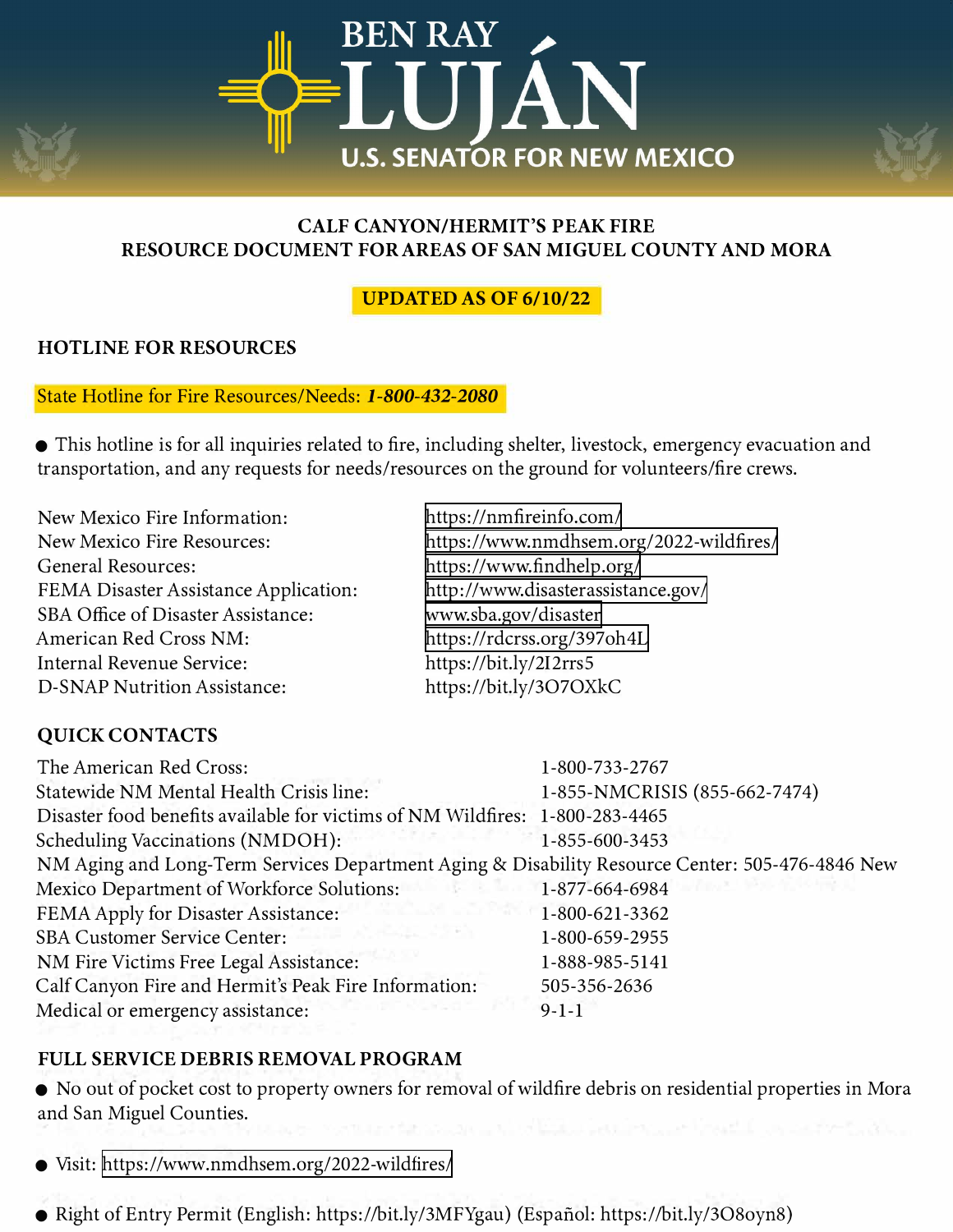

## **SHELTER LOCATION** & **DISASTER RESOURCE CENTERS**

State Hotline for Fire Resources/Needs: *1-800-432-2080*

**Mora County Disaster Recovery Center VFW Hall (Post 1131) 2825 NM Hwy 518 (MM 28.5) Mora, NM 87732 Hours of operation: Mon-Sat 10am-6pm MST Closed Sunday** 

**San Miguel County Disaster Recovery Center Old Memorial Middle School**  947 Legion Road **Las Vegas, NM 87701 Hours of operation: Mon-Sat 10am-6pm MST Closed Sunday** 

American Red Cross-Operated Sites

- Old Memorial Middle School Gym (Active), 947 Old National Rd, Las Vegas, NM 87701
- Juan I. Gonzales Agricultural Center (Active), 202 Chamisa Road, Taos, NM
- Genoveva Chavez Community Center (Active), 3221 Rodeo Rd, Santa Fe, NM 87507

## *NOTE:*

RV, Motorhomes, and tents: The Governor has approved sheltering in state parks and waived the rate for those displaced by fire. Patrons show proof of address to the ranger to have the fee waived.

*\*Donations can be made at all shelter location sites*

# *LIVESTOCK/PET SHELTER & FEED*

\*This is the point of contact regarding, feed for livestock and the same point of contact for inquires on how you can donate feed for livestock.

\*Please, arrange to have your livestock fed and given water if leaving at these sites

- For an escort to check on livestock, animals, etc. New Mexico State Police Dispatch will take your information and coordinate with personnel in the field to help: (505) 425-6771
- Animal Protection New Mexico (APNM) will be gathering pet food for the NM Livestock board and displaced animals. They will be supplying equine feed as needed and can be reached at 505-980-4087 or 505-803-3770 or visit<http://apnm.org/horsehelp>
- If livestock shelter is needed, submit a Request for Livestock & Agriculture Support form at https://www.nmdhsem.org/2022-wildfires/ and click submit. For question you can contact the New Mexico Department of Agriculture, Marshall Wilson - (575) 339-5035.
- List of available livestock shelters is on the NMDHS-EM website: <https://www.nmdhsem.org/2022-wildfires/>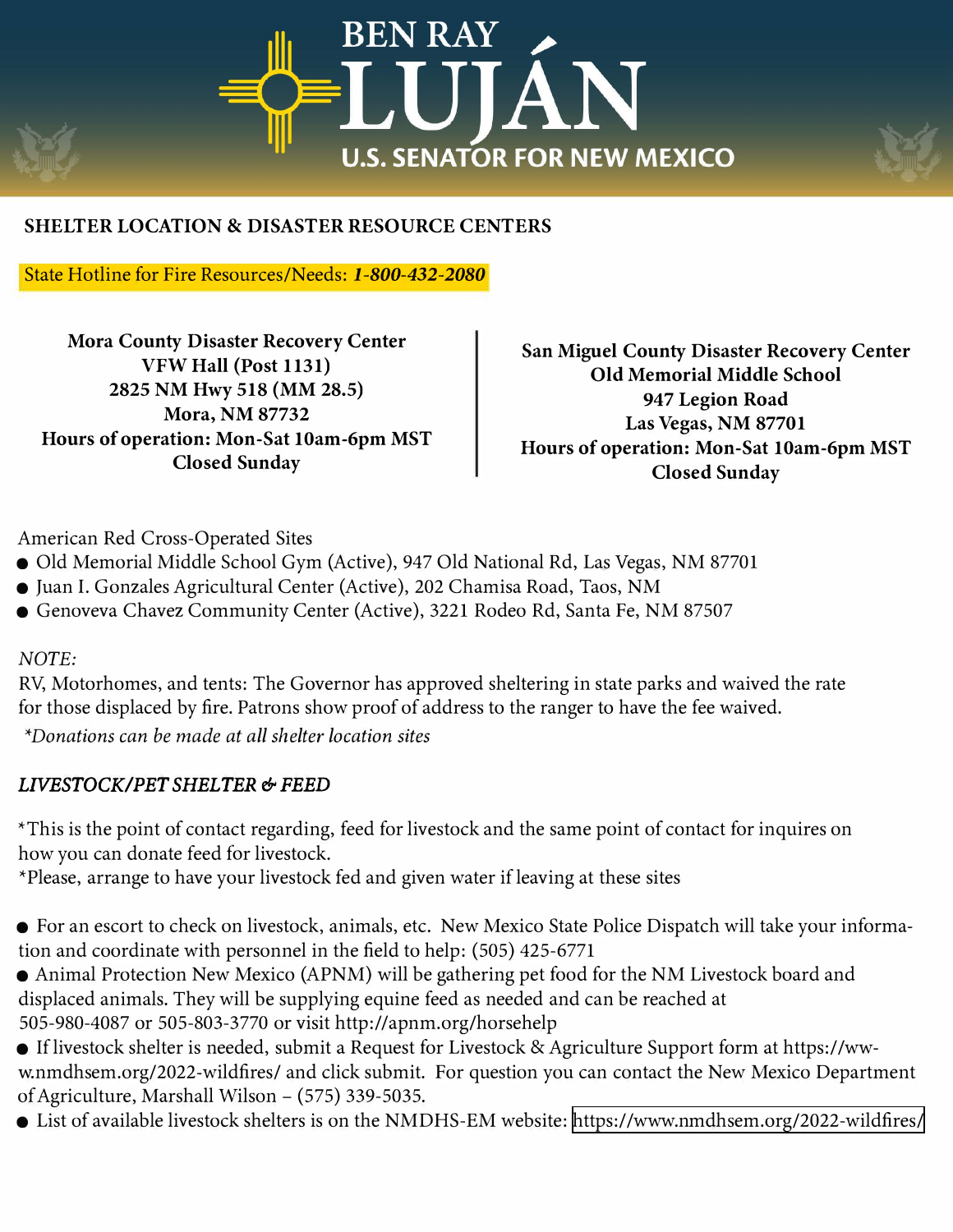



## **FEDERAL EMERGENCY MANAGEMENT AGENCY**

- Register with FEMA at www.disasterassistance.gov. This is the fastest way to register for help.
- Provide honest and current information to explain your current situation and impacts.

• You can register in person at any Disaster Recovery Center and receive personal, one-on-one help from a [FEMA representative. For additional information or to](https://disasterloan.sba.gov/ela) find a location near you, visit the website at https:// disasterloan.sba.gov/ela, call SBA at 1-800-659-2955 or email disastercustomerservice@sba.gov.

## **FEMA NATIONAL FLOOD INSURANCE PROGRAM**

- FEMA NFIP Information:<https://www.fema.gov/flood-insurance>.
- Find out what is covered:<https://www.floodsmart.gov/whats-covered>.
- FEMA Official NFIP Page: [https://www.floodsmart.gov/.](https://www.floodsmart.gov/) For Information on the importance of insurance, what the program is, and what is covered as well as how to find an insurance provider.
- Sand bags are becoming available but contact your local County Emergency Manager for the latest info.

# **SMALL BUSINESS ADMINISTRATION (SBA) RESOURCES (Businesses, Homeowners, Renters)**

## Homeowners and Renters:

• After an individual applies for disaster assistance from FEMA, the SBA may contact you. If you apply for an SBA low-interest disaster loan and are not eligible, this may open the door to additional assistance from FEMA.

• SBA disaster loans are the primary source of money to pay for repair or replacement costs not fully covered by insurance or other compensation. Loan can help homeowners or renters replace household items such as personal property, including a vehicle, furniture, storage expenses or other disaster-related needs.

- Homeowners may borrow up to \$200,000 to repair or replace their primary residence.
- Homeowners and renters may borrow up to \$40,000 to replace personal property, including vehicles.

#### Businesses

• SBA offers federal low-interest disaster loans to businesses, nonprofit organizations up to \$2 million to repair/replace disaster property damage and may recover any economic injury sustained due to disaster.

*\*SBA* Disaster Loan Application Filing Deadlines:

- -Physical Damage: July 5, 2022
- -Economic Injury: February 6, 2023